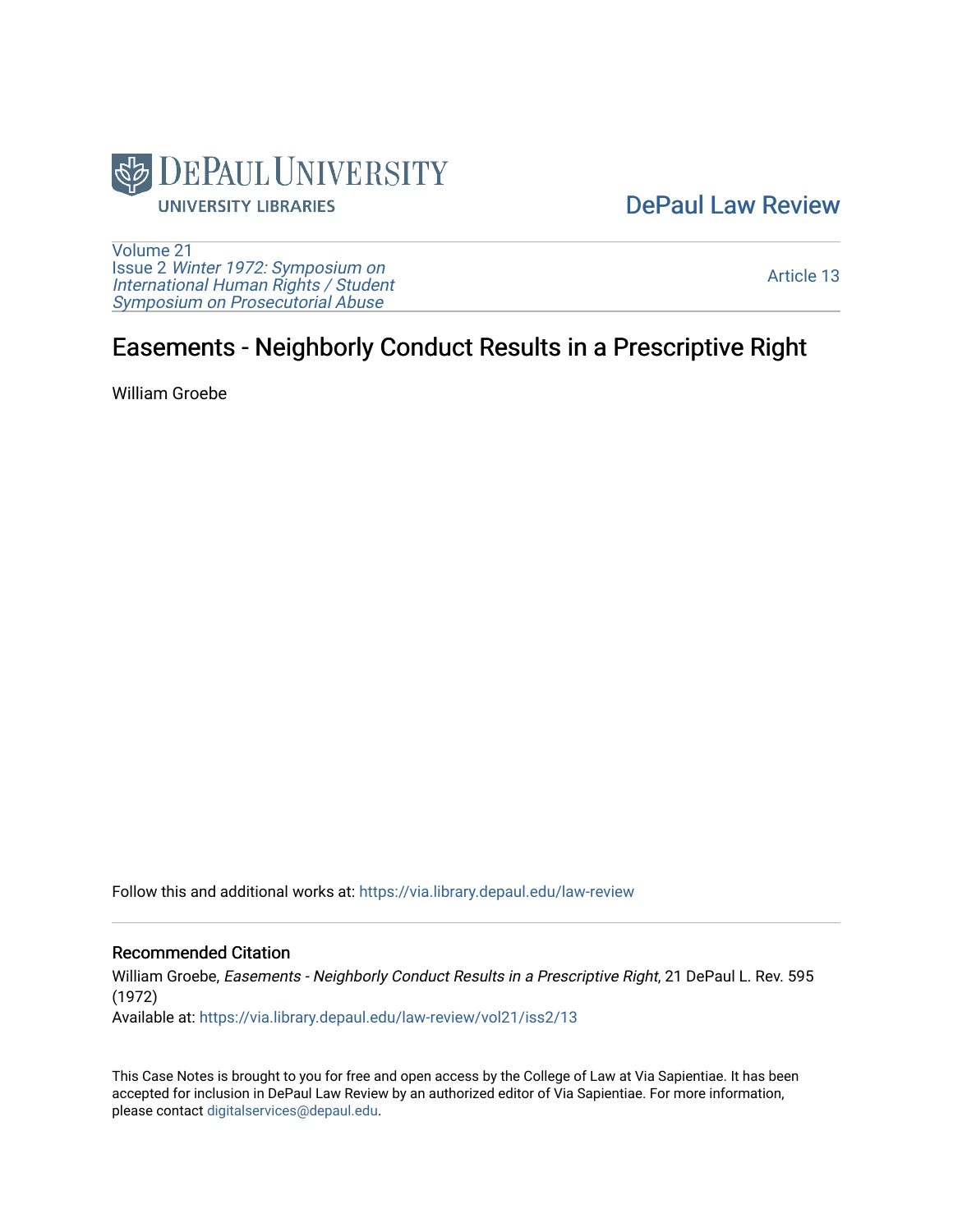## EASEMENTS-NEIGHBORLY CONDUCT RESULTS IN A PRESCRIPTIVE RIGHT

RKO-Stanley Warner Theatres, Inc. (RKO) operated a motion picture theatre in Pittsburgh, Pennsylvania, since 1912. Mellon National Bank and Trust Company (Mellon Bank) owned a bank adjacent to this theatre since 1935. The theatre and bank buildings existed on a common building line prior to the demolition of the bank in 1968. RKO-Theatre had a marquee that extended over the sidewalk in front of its building. From the time the theatre was erected, RKO had used the sidewalk and air space in front of the bank to maintain and change the signs on its marquee. In 1969, the City of Pittsburgh vacated the sidewalk in front of the bank. Mellon Bank was thereby relieved of the easement in favor of the public and received a fee simple title to the sidewalk, free of all encumbrances. They planned to construct a new building which would extend over the 10-foot wide strip that formerly constituted the public sidewalk. The new bank building would physically prevent RKO from maintaining and changing its signs on the marquee. RKO alleged that the construction of the new building on the former sidewalk would interfere with a prescriptive easement in its favor acquired through uninterrupted, continuous, and adverse use for a period in excess of twenty-one years. RKO sued Mellon Bank, the City of Pittsburgh, and the Urban Redevelopment Authority of the City of Pittsburgh. The City of Pittsburgh and the Urban Redevelopment Authority of the City of Pittsburgh moved to dismiss for failure to state a cause of action, and Mellon Bank filed an answer and moved for judgment on the pleadings. All three motions were granted by the district court. On appeal to the United States court of appeals, the dismissals as to the City of Pittsburgh and the Urban Redevelopment Authority were affirmed. The dismissal as to Mellon Bank was vacated and remanded. *RKO-Stanley Warner Theatres, Inc., v. Mellon National Bank and Trust Company,* 436 F.2d 1297 (3rd Cir. 1970).

The issue in this case is whether regular use of a public sidewalk to maintain and change lettering on a marquee will establish a prescriptive easement in that public sidewalk when title to the walk, which is in private hands, is subject to a public easement. The court ruled on the issue saying, "[E]asements against the abutting owner can be established by prescription in a sidewalk, so long as the use is outside the scope of the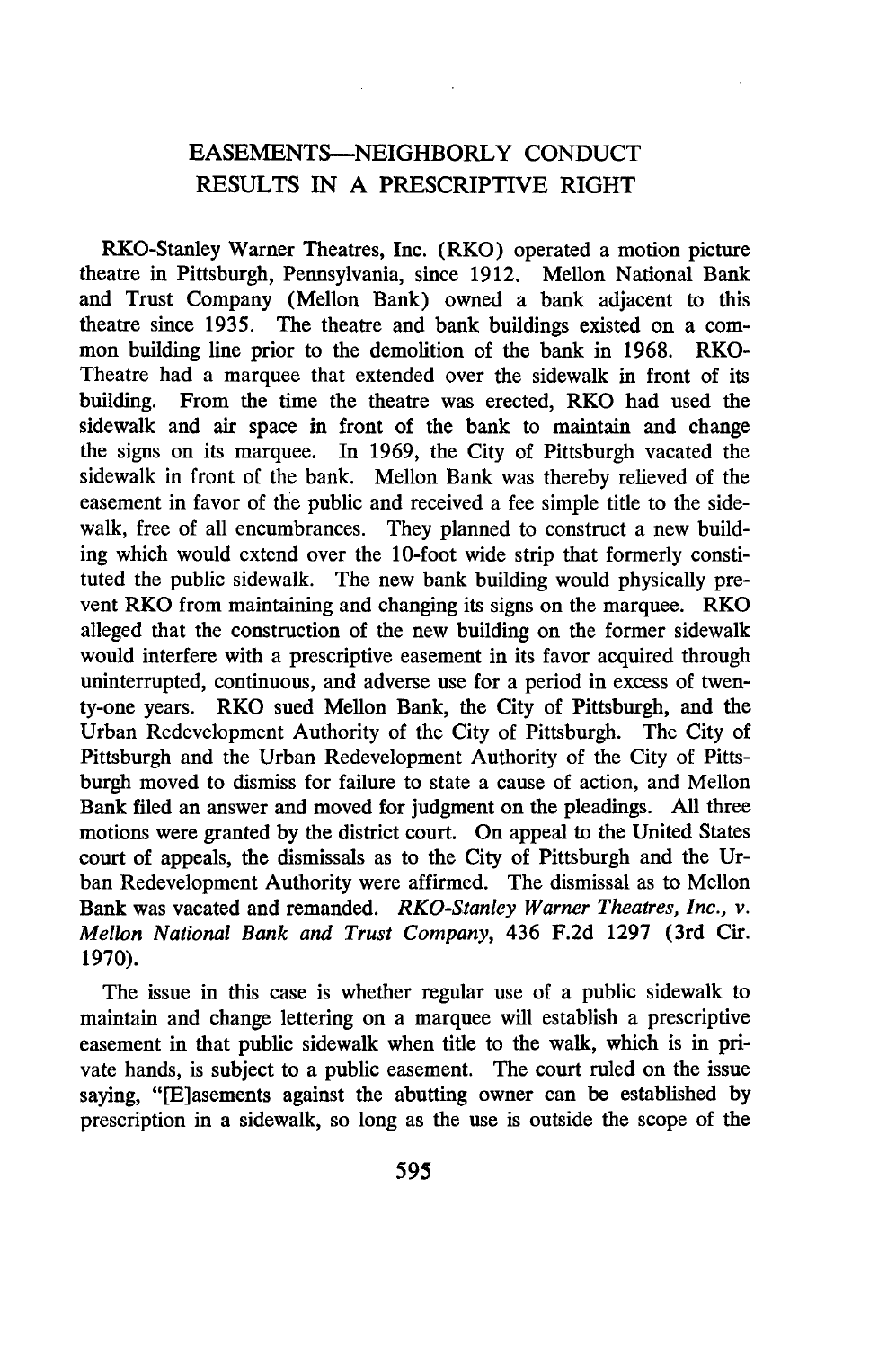public easement."' With the presence of the public easement, the court was forced to compare the scope of the public easement with the extent of RKO's private use. **If** the private use was within the scope of the public easement, no prescriptive easement would be possible as the use is then in common with the public. Only where the private use is outside the scope of the public easement will a prescriptive easement exist. This seems to require owners of land subject to a public easement to distinguish between a use that is common to the public and a use which is not. Those uses not common to the public may ultimately deprive an owner of the use of his land. This then is not simply a case of easement **by** prescription, because it is complicated **by** the presence of the public easement in the sidewalk. The adversity of RKO's use of a ladder on the walk is obscured **by** the presence of the public use. The decision holds that the use of a ladder to maintain and change signs is outside the scope of the public easement and thus is a prescriptive easement against the fee owner. **Al**though the factual situation is limited, the impact on property rights subject to a public easement is substantial. This note will examine the concepts of common use and adversity and will determine the boundaries for the scope of the public easement.

RKO-Theatre did not claim an easement against the City of Pittsburgh but rather against Mellon Bank.<sup>2</sup> It is commonly held that no prescriptive right can be acquired against a city or property dedicated to a public use.8 In Pennsylvania, when a city, **by** condemnation or dedication, acquires land for a highway, it does not acquire title to the fee.<sup>4</sup> The public acquires only an easement with the fee remaining in the abutting owner subject to the public easement.<sup>5</sup> The owner of the land retains basic property rights.

<sup>1.</sup> RKO-Stanley Warner Theatres, Inc. v. Mellon National Bank and Trust Co., 436 **F.2d** 1297, 1303 (3rd Cir. **1970).**

<sup>2.</sup> *Id.*

**<sup>3.</sup>** City of Lynchburg v. Chesapeake and **0.** Ry. Co., **170** Va. **108,** *195* **S.E. 510 (1938).** *Accord,* Randall v. Board of Com'rs of Tippecanoe County, 77 **Ind.** App. **320, 131 N.E. 776 (1921);** Finch, Pruyn and Co. v. State, **203 N.Y.S.** 165, 122 Misc. 404 (1924); Bellenot v. City of Richmond, **108** Va. 314, **61 S.E. 785 (1908);** Virginia Hot Springs v. Lowman, **126** Va. 424, **101 S.E. 326 (1919).**

<sup>4.</sup> For the effect of dedication, *see,* Hoffman v. Pittsburgh, **365** Pa. **386,** 75 **A.2d** 649 **(1950);** Sterling's Appeal, **III** Pa. **35,** 2 **A. 105 (1886);** Versailles Township Authority of McKeesport, **171** Pa. Super. Ct. 377, **90 A.2d 581 (1952).** For the effect of condemnation, *see,* William Laubach and Sons v. Easton, 347 Pa. 542, **32 A.2d 881** (1943); Breinig v. Allegheny County, **332** Pa. 474, 2 **A.2d** <sup>842</sup> **(1938); 3 TIFFANY, REAL PROPERTY** § 924 (3rd ed. **1939).**

**<sup>5.</sup>** Westinghouse Electric Corporation v. U.E.W. Local 601, 353 Pa. 446, 46 A.2d 16 (1946).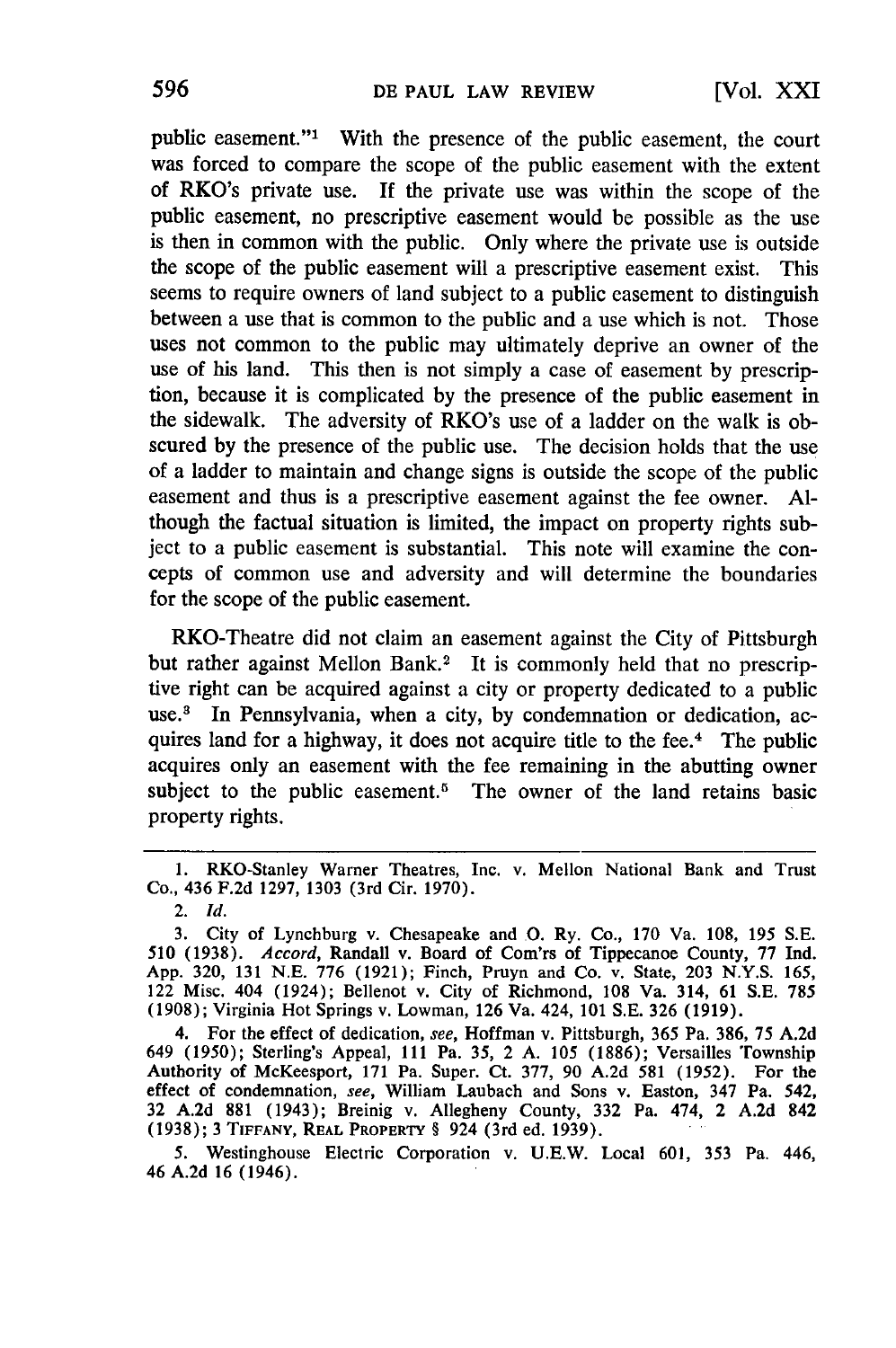In *Westinghouse Electric Corporation v. United Electric Workers Local 601,6* striking workers sat on the sidewalk and refused to allow passage into the building. There was a question of whether they had unlawfully seized property belonging to the corporation. The opinion was that "ordinarily the title to property abutting on a public highway extends to the center of the highway, the sidewalk being for all intents and purposes a part of the owner's premises subject only to the public's easement of passage."'7 The owner of land does not surrender his title to the land when it has been subject to an easement by the public. There are also certain "residue rights"<sup>8</sup> in which the owner may exercise full ownership. After a street has been vacated, the title to the street vests in those persons owning the land abutting on it;<sup>9</sup> the owners, thereafter, stand on their private rights.<sup>10</sup>

Mellon Bank held the title to the sidewalk and had basic property rights in it, both before and after the sidewalk was vacated. Mellon Bank's use was not restricted to the scope of the public easement as long as the use was not inconsistent with the public easement.<sup>11</sup> Likewise, Mellon Bank could use the sidewalk "in a reasonable manner for a temporary period, and this right is not subservient to the right of the traveling public."<sup>12</sup> Since Mellon Bank had property rights in spite of the public easement, it would follow that these rights could be protected whenever such protection was needed.

Under a Pennsylvania law, easements can be acquired in property within the boundaries of the street.<sup>13</sup> To prove such an easement, RKO-

*6. Id. Accord,* Minnie Creek Drainage District v. Streeter, 327 Ill. 236, 158 N.E. 383 (1927); Sprague v. Nelson, 6 Pa. D.C. 493, 6 Erie Co. 181 (1924).

*7.* Supra note 5 at 455-56, 46 **A.2d** at 20.

8. Breinig v. County of Allegheny, **332** Pa. 474, 2 A.2d 842 (1938).

9. Comment, *Real Property-Discontinuance of Dedicated Streets-Disposition of Property, 45* N.C. L. REV. 564 (1967).

10. Roberts v. New York City, 295 U.S. 264 (1935); Chambersburg Shoe Mfg. Co. v. Cumberland Valley R.R., 240 Pa. 519, 87 A. 968 (1913). *Contra,* Chichester v. Kroman, 221 Ala. 203, **128** So. **166 (1930).** *See generally,* 42 **CALIF.** L. REV. **636** (1954).

11. *Supra* note 1. Uses "within the scope of the public easement" and uses "in any manner not inconsistent with the public easement" are different according to the court. This distinction is vague. *Accord,* Duquesne Light Co. v. Duff, 251 Pa. 607, 97 A. 82 (1916); Sterling's Appeal, **Ill** Pa. 35, 2 A. 105 (1886); Hindin v. Samuels, 158 Pa. Super. 539, 45 **A.2d 370** (1946).

12. *Supra* note 1, at 1303. North Manheim Township v. Arnold, 119 Pa. 380, 13 A. 444 (1888).

**13.** PA. **STAT.** tit. 53, § 1948 (1957), which states that where any street has been lawfully vacated, "any action, at law or equity, **by** any person, to enforce any right in said street, . **.** . or easement in the ground embraced within the boundaries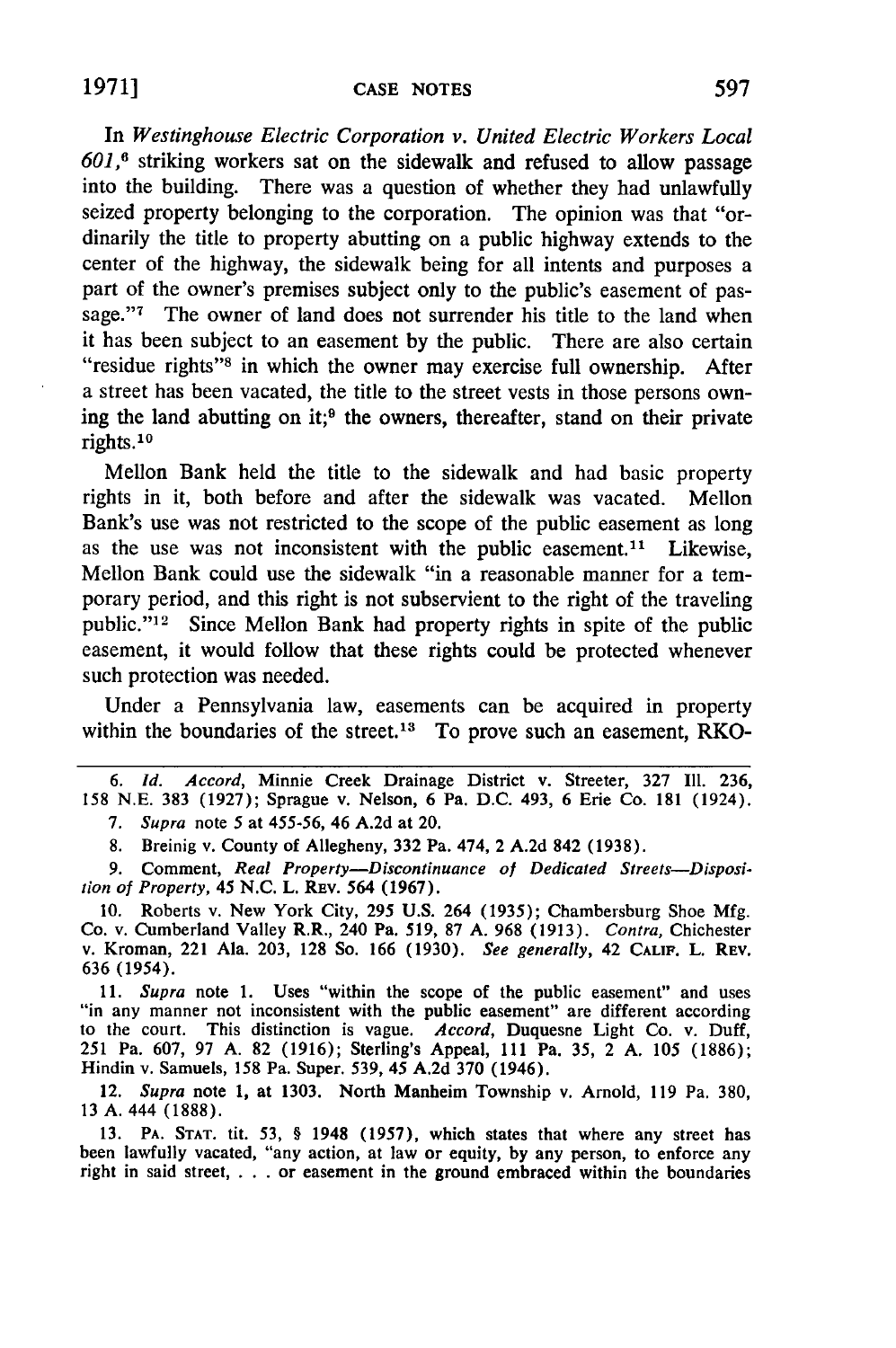Theatre first had to establish to the court's satisfaction all of the elements of an easement by prescription. In Pennsylvania these are the open, notorious, continuous, uninterrupted, and adverse use of land for twentyone years.'14 The presence of the public easement complicated the establishment of an easement by prescription. The court said: "Any use of the sidewalk within the scope of the public easement is not adverse to Mellon Bank and cannot serve as the basis for the acquisition of a prescriptive easement."<sup>15</sup> The court thus seemed to narrow the question to the existence of adversity. For a use to be adverse it must be against the rights of the property owner. **If** a use is considered part of the public easement, there is no adversity possible because the use is not wrongful as to the owner.<sup>16</sup> RKO's success on its claim for a prescriptive easement depended on the use being outside the scope of the public easement. Once outside, the use can be adverse to the private rights of the owner. Any use not within the scope of the public easement is an infringement on the abutting owner and he may enjoin it.<sup>17</sup> Where an abutting owner has private rights in a street, distinguishable from the rights of the public, his rights may be acquired by adverse possession.<sup>18</sup> Mellon Bank thus had certain private property rights—those outside the scope of the public easement-in which RKO could acquire prescriptive easement rights. The critical point is what the *scope* of the public easement is and what *uses* lie within it.

Certain uses of a sidewalk fall into a borderline category between public uses and private uses. In *Hindin v. Samuels,<sup>19</sup>*it was determined that "[n]o person, corporation, or individual has the right to make a special or exceptional use of the public highway not common to all citizens except by grant from the sovereign power." $20$ 

**15.** *Supra* note **1,** at 1301. *See,* RESTATEMENT **OF** PROPERTY § 458 (1944); 2 **AMERICAN** LAW **OF PROPERTY** § 8.55 (A.J. **CASNER** ed. 1952).

16. *Supra* note 1, at 1301.

**17.** Reichert v. St. Louis & S.F. Ry., 51 Ark. 491, 11 S.W. 696 (1889).

18. Rupley v. Fraser, 132 Minn. 311, 156 N.W. 350 (1916). *Cf.* Hoxie v. Gibson, 150 Ark. 432, 234 S.W. 490 (1921).

- 19. 158 Pa. Super. Ct. 539, 45 A.2d 370 (1946).
- 20. *Id.* at 542, 45 A.2d at 372.

of the same, by reason of ownership of, or interest in, ... shall be brought within one year after the vacation of said street. . **....**

<sup>14.</sup> Spring City Foundry Co. v. Carey, 434 Pa. 193, 252 A.2d 666 (1969). *See also,* Dozier v. Krmpotich, 227 Minn. 503, 35 N.W.2d 696 (1949); Shaffer v. Baylor's Lake Ass'n, 392 Pa. 493, 141 A.2d **583 (1958);** Mitchell v. Bovard, 279 Pa. **50,** 123 **A.** 588 (1924); KRATOVIL, REAL **ESTATE** LAW, 442-4 (4th ed. 1964); RE-**STATEMENT** OF PROPERTY §§ 458-460 (1944); Cook, *Legal Analysis in the Law of Prescriptive Easements, 15* So. **CAL.** L. REV. 44 (1941); Taylor, *Titles to Land by Adverse Possession,* 20 IowA L.R. **551 (1935);** 45 N.C. L. REv. 284 (1966).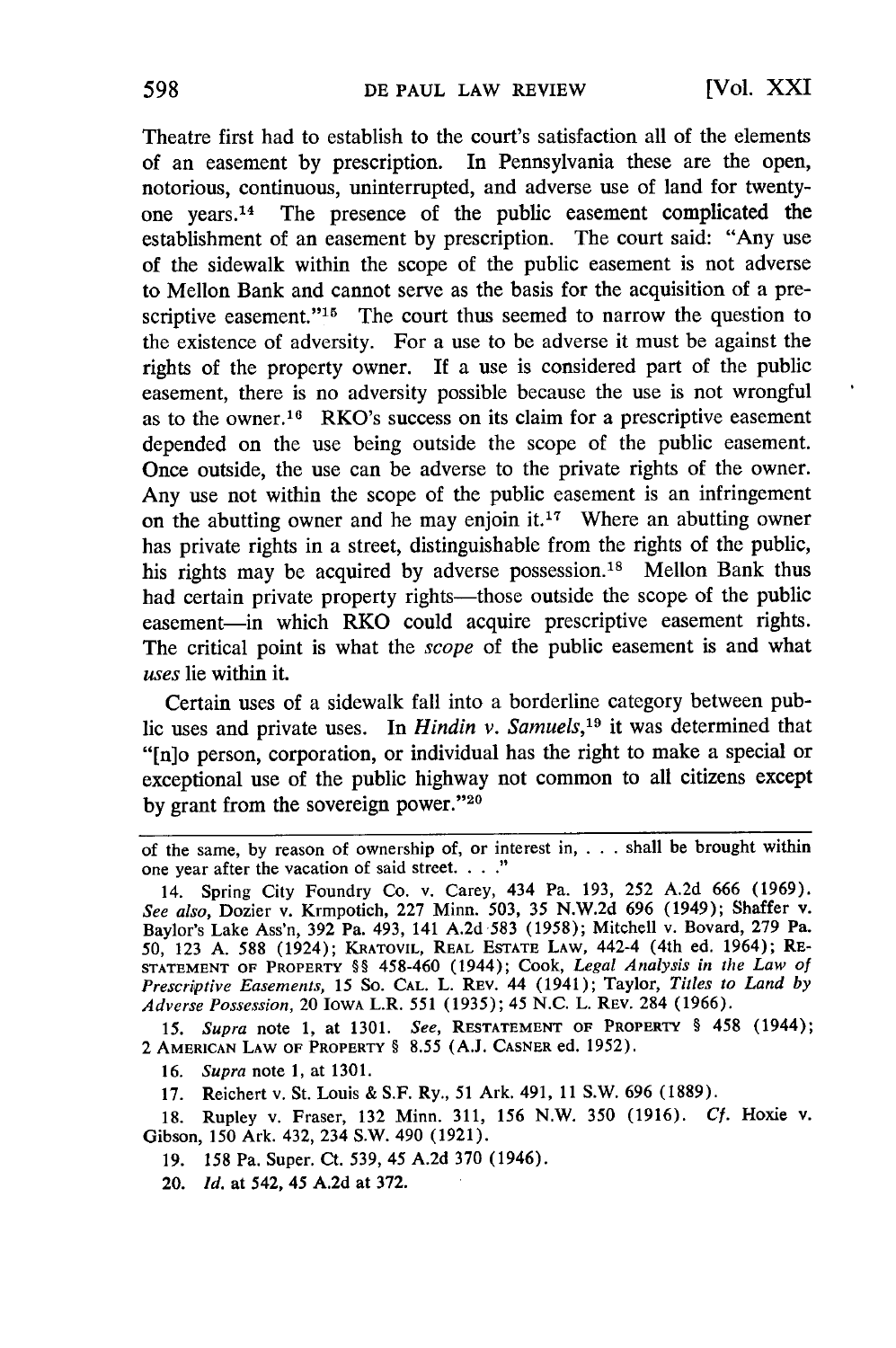The "common" use referred to is the public's common and equal right to make reasonable use of the highway for ordinary travel and transportation.<sup>21</sup> The right includes a general "easement of passage"<sup>22</sup> and "the right to stop temporarily for business necessity, accident or the ordinary exigencies of travel."<sup>23</sup> In *Benner v. Junker*,<sup>24</sup> a bakery loaded its trucks in front of another's residence and used the sidewalk. The court felt that occasional loading could be tolerated; "but when it is done continually, day after day, then it becomes an appropriation of the plaintiffs' property by the defendant for the purposes of his business, [and] an invasion of the plaintiffs' right of property . . . .<sup>225</sup> Thus, reasonable commercial needs requiring temporary obstructions are permitted<sup>26</sup> and are within the scope of the public easement.<sup>27</sup> However, constantly recurring, although temporary, obstructions are not within the scope of the public easement. In light of these two types of temporary obstructions, the use of RKO's ladder is not to be considered within the scope of the public easement. The reasonableness of this determination will be examined next.

Once the public has acquired an easement for land to be used as a highway or sidewalk, no person has the right to use the easement to the exclusion of the public, or use it permanently for private purposes.<sup>28</sup> Generally speaking, the public has rights to unobstructed and uninterrupted use of the highway or sidewalk.29 But this is not to say that any interference or obstruction of the highway or sidewalk is illegal or a nuisance. The rights of the public can be invaded if justified on the ground of necessity.30 In *Commonwealth v. Passmore,31* the defendant placed

21. City of Boston v. N.W. Perry, Inc., 304 Mass. 18, 22 N.E.2d 627 (1939); In Re Opinion of the Justices, 297 Mass. 559, 8 N.E.2d 179 (1937); Commonwealth v. Surridge, 265 Mass. 425, 164 N.E. 480 (1928).

22. *Supra* note 5, at 456, 46 **A.2d** at 20.

23. *Supra* note 8, at 479, 2 A.2d at 846-47.

24. 190 Pa. 423, 43 A. 72 (1899).

26. City of Birmingham v. Hood-McPherson Realty Co., 233 Ala. 352, 172 So. 114 (1937).

27. North Manheim Township v. Arnold, 119 Pa. 380, 13 A. 444 (1888). 28. White v. State, 99 Ga. 16, 26 S.E. 742 (1896); Silverman v. Usen, 128 Me. 349, 147 A. 421 (1929); Theobold v. Louisville, N.O. & T. Ry. Co., 66 Miss. 279, 6 So. 230 (1889); Jaynes v. Omaha Ry., 53 Neb. 631, 74 N.W. 67 (1898); O'Hanlin v. Carter Oil Co., 54 W. Va. 510, 46 S.E. 565 (1904).

29. People v. Amdur, 123 Cal. App. 2d Supp. 951, 267 P.2d 445 (1954); City of Chicago v. Rhine, 363 Ill. 619, 2 N.E.2d 905 (1936).

30. Cloverdale Homes v. Town of Cloverdale, 182 Ala. 419, 62 So. 712 (1913); Harbuck v. Richland Box Co., 204 Ga. 352, 49 S.E.2d 883 (1948); Rief v.

<sup>25.</sup> *Id.* at 426, 43 A. at 73.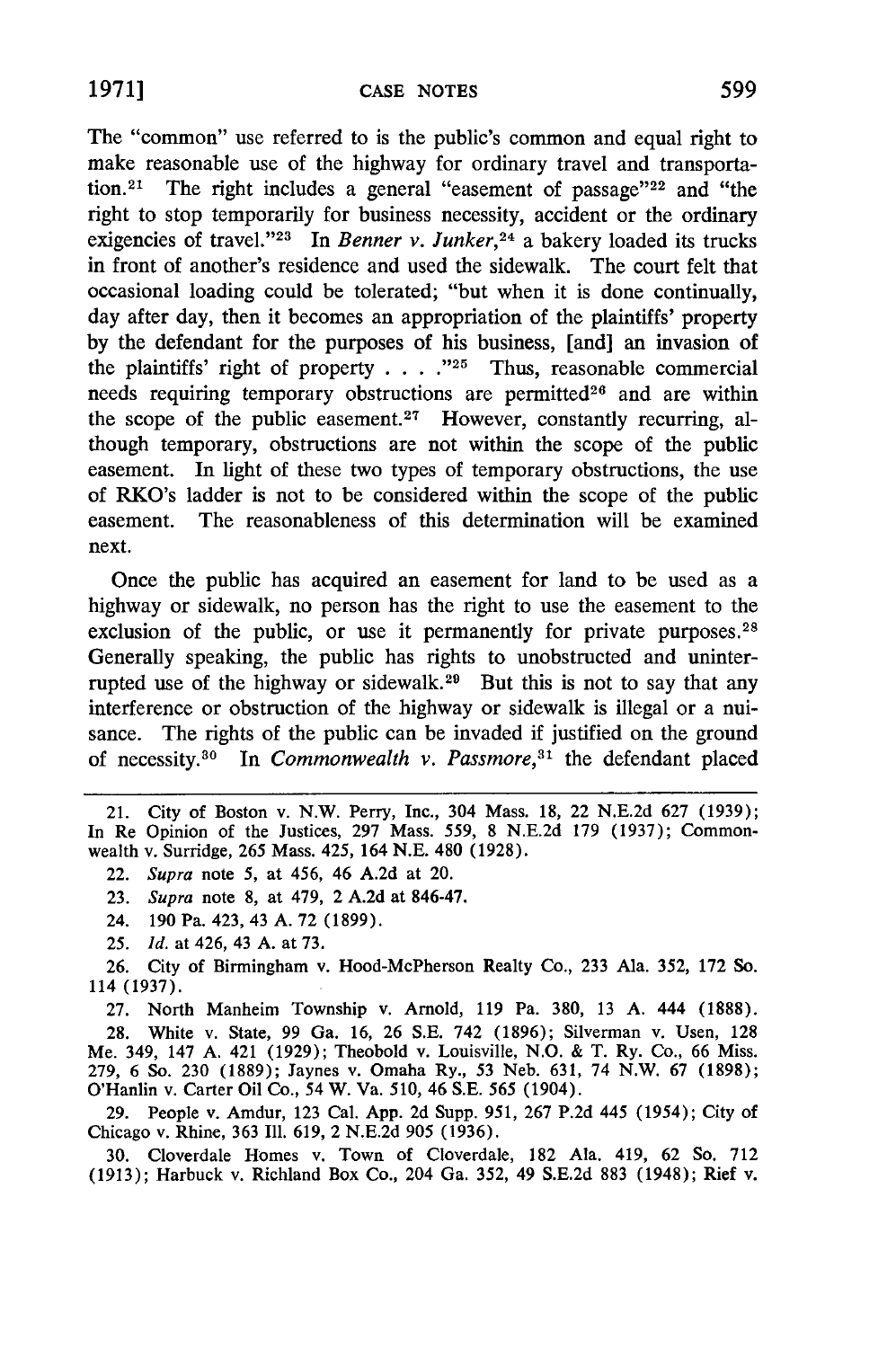certain goods he intended to auction on the sidewalk. The goods rendered public passage less convenient but did not entirely obstruct it. The court held the use unlawful but went on to say that necessity will justify actions which may otherwise be nuisances. Also, the necessity need not be absolute; it must only be reasonable. The court set down a few examples it considered reasonable uses of the public sidewalk: building materials, provided they were placed in a reasonable manner and used within a reasonable time, and goods placed by merchants for the purpose of moving them into or out of the building within a reasonable time. The court said:

If necessity is obvious, and the privilege used in a reasonable manner, so as to incommode as little as possible the neighborhood and others, the general rule is so far disbursed with, up the principles of private as well as public convenience.<sup>32</sup>

In *Brey v. Rosenfeld*,<sup>33</sup> a truck was parked at right angles to the curb, which partly blocked the street; and the driver was delivering cement to a building through a chute, which entirely blocked the sidewalk. The court held that there was no evidence that the driver was unlawfully using the public easement to unload the cement. The court held: "Temporary, reasonable and necessary obstructions of a public highway, and there need be no *absolute* necessity, are not invasions of the public easement of travel; a reasonable necessity is sufficient." $34$  The delivery of materials across the sidewalk by means of a chute which did not take an unreasonable time was thus considered a mere temporary inconvenience to travelers. The use was not unlawful and not a nuisance and was within the scope of the public easement. $35$  It thus appears lawful for persons and property to be temporarily at rest on the public streets and sidewalks if no unreasonable obstruction or use occurs. Reasonable has been defined as "according to the usages of reasonable men, having due regard for the public convenience." 36 This definition was used in *Fisher v. Los*

Mountain State Tel. and Tel. Co., 63 Idaho 418, 120 P.2d 823 (1941); *But see,* Young v. Rothrock, 121 Iowa 588, 96 N.W. 1105 (1903).

31. 1 S. & R. 217 (Pa. 1814). *See* also, Smith v. Locke Coal Co., 265 Mass. 524, 161 N.E. 381 (1929).

32. Commonwealth v. Passmore, *supra*, note 31 at 220.

33. 72 R.I. 28, 48 A.2d 177 (1946).

.34. *Id.* at 31-32, 48 A.2d at 179. *See also,* Tolman Co. v. City of Chicago, <sup>240</sup>**I11. 268, 88 N.E. 488 (1909); 3 DILLION ON MUNICIPAL CORPORATIONS** § **<sup>1168</sup>** (5th ed. **1911).**

**35.** Smith v. Locke Coal Co., **265** Mass. 524, **161 N.E. 381 (1929);** O'Neill **v.** City of Port Jervis, **253** N.Y. 423, **171 N.E.** 694 **(1930);** Gates & Son Co. v. City of Richmond, **103** Va. **702,** 49 **S.E. 965 (1905).**

**36.** N.W. Longenecker v. Wichita Railroad & Light Co., **80 Kan. 413, at 420,** 102 P. 492, at 495 **(1909).**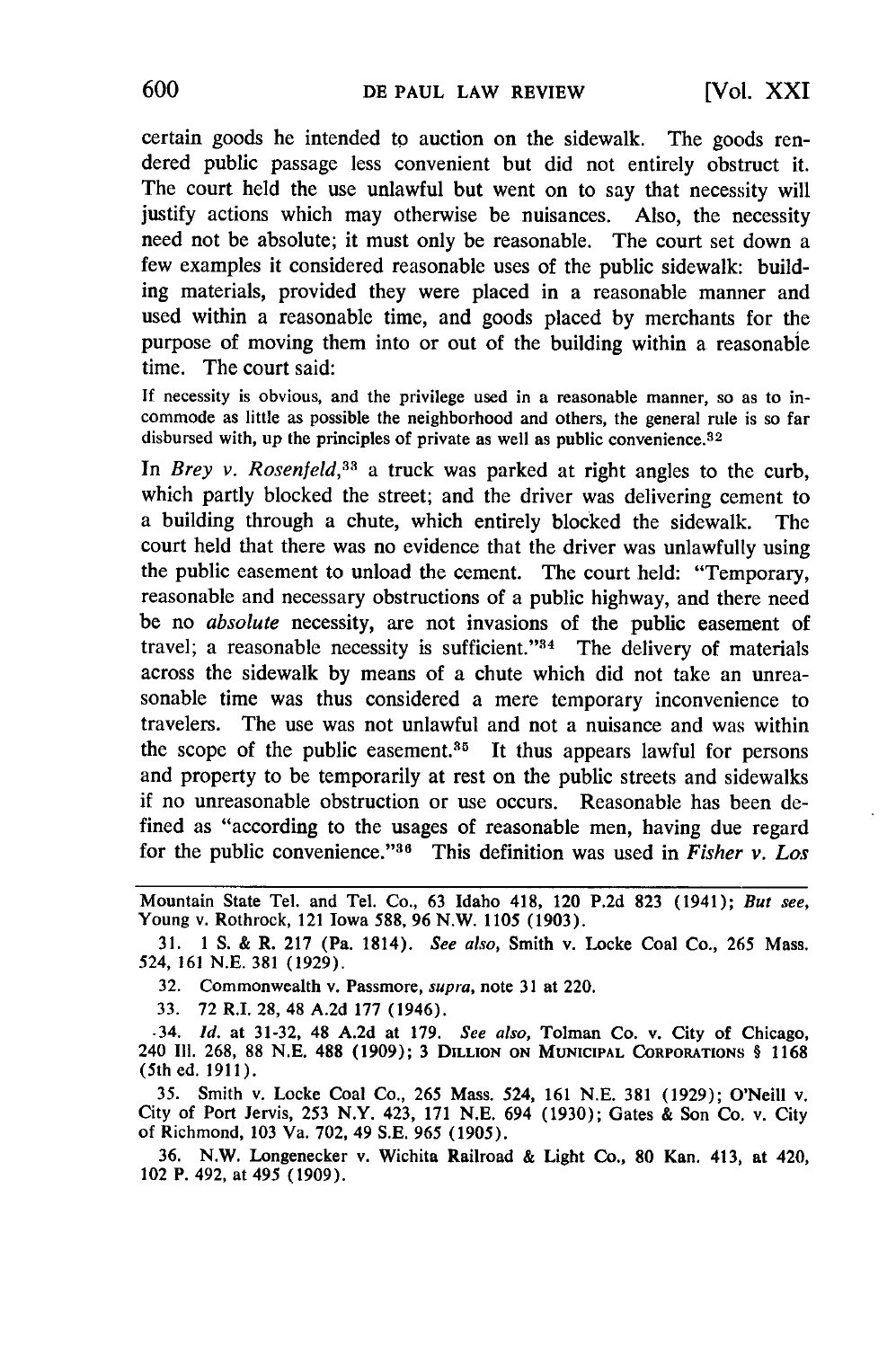*Angeles Pacific Co.,<sup>37</sup>*where the defendant placed freight on the sidewalk for forty minutes and the plaintiff was injured when he stumbled over it. The case involved an alleged act of negligence committed by the defendant. In applying the reasonable use test, the court reasoned that the sidewalk would be of no use to abutting owners if it could not be used for an "appreciable period of time,"<sup>38</sup> since, in transporting goods to and from the store, it is at times necessary to deposit them on the sidewalk.

It would seem, then, that the reasonableness of the use of a public easement depends on a number of factors. The characterization and propriety of any particular use will depend on the amount of time it requires, its degree of necessity, where the use takes place, and all attendant and surrounding circumstances. 39 Owners of businesses which abut on the public easement of a highway and sidewalk are in a peculiar predicament. They are faced with the public's paramount right to unobstructed travel while at the same time, they at times, need the use of the sidewalk and street for business purposes. Although the courts have held that the fundamental right of enjoyment of the highway and sidewalks is in the public, 40 the owners of land abutting on sidewalks or streets may be permitted to encroach or obstruct them to a limited extent for necessary business purposes as long as these purposes do not interfere unreasonably with the public right of travel.<sup>41</sup>

No one has an inherent right to conduct a private business on the public streets or sidewalks or obstruct permanently the sidewalks or streets;<sup>42</sup> but one may use the streets and sidewalks to some extent to barter, trade, or prosecute his business or trade to a reasonable degree.<sup>43</sup> Of course, the rights of an abutting owner to use the public easement for business purposes is not determined by the nature or character of his business, but rather by the extent to which the public is inconvenienced or the extent to which the reasonable enjoyment of adjacent property

41. Tolman & Co. v. City of Chicago, 240 Ill. 268, 88 N.E. 488 (1909); Etchi- son v. Frederick City, 123 Md. 283, 91 A. 161 (1914); Flynn v. Taylor, 127 N.Y. 596, 28 N.E. 418 (1891); McCarten v. Flagler, 69 Hun. 134, 23 N.Y.S. 263 (Sup. Ct. 1893).

42. Clem v. LaGrange, 169 Ga. 51, 149 S.E. 638 (1929); People v. Wolper, 350 Ill. 461, 183 N.E. 451 (1932).

43. Henkel v. Detroit, 49 Mich. 249, 13 N.W. 611 (1882).

<sup>37.</sup> Fisher v. Los Angeles Pacific Co., 21 Cal. **App.** 677, at 682, 132 P. 767, at **769 (1913).**

<sup>38.</sup> *Id.* at **682, 132** P. at **769.**

<sup>39.</sup> Harold v. Jones, 86 Ala. 274, **5** So. 438 **(1889);** Flynn v. Taylor, **127** N.Y. 596, 28 N.E. 418 (1891).

<sup>40.</sup> *See, e.g.,* People v. Amdur, *supra,* note 29; Chicago v. Rhine, *supra,* note 29.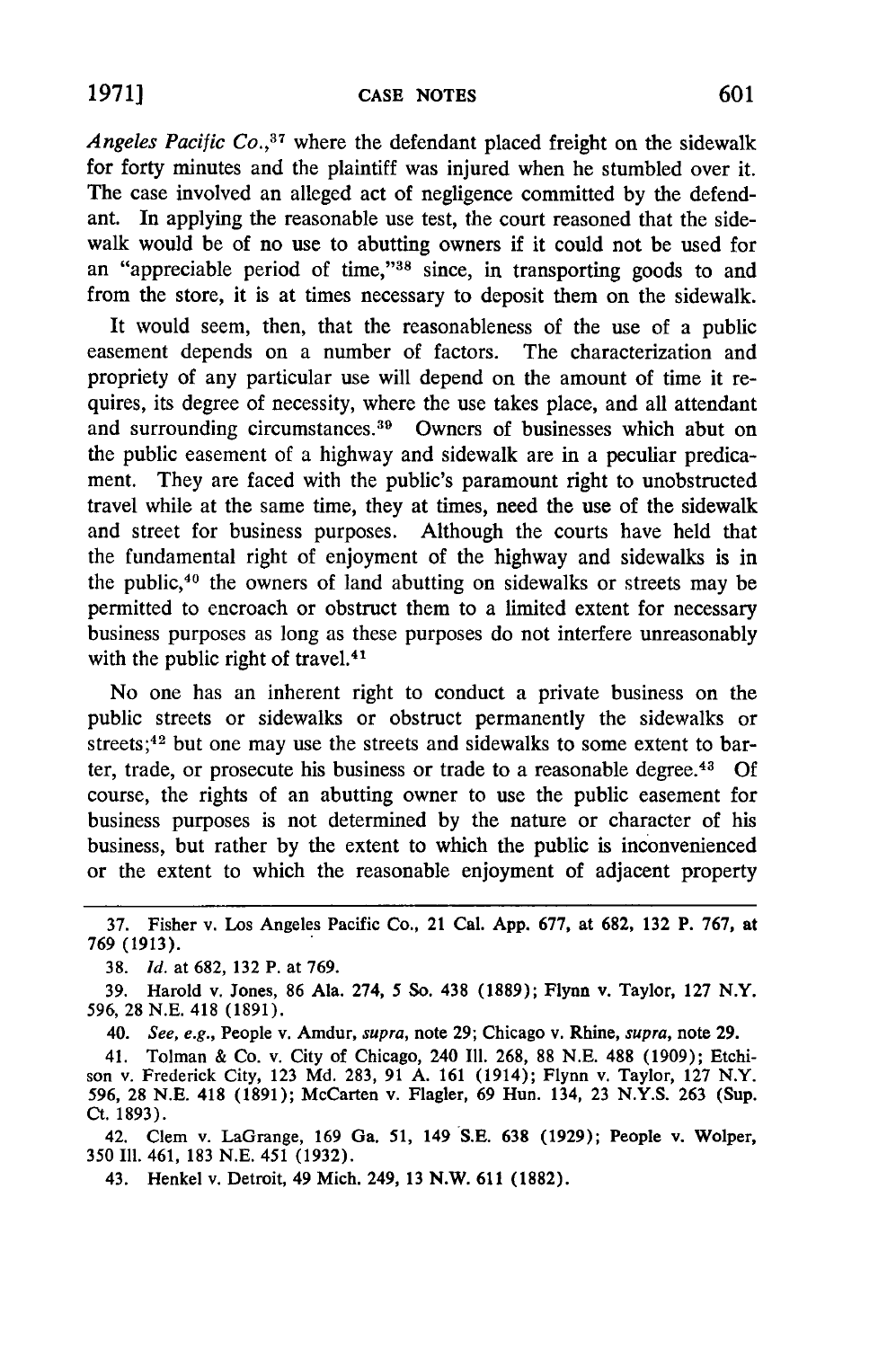is infringed.<sup>44</sup> In a municipality, abutting owners have a limited right to use the street and sidewalk for business purposes in a reasonable manner and for temporary periods of time.<sup>45</sup> Reasonable business needs and lawful obstructions of the public easement have included, among other things, temporary loading and unloading of merchandise, 46 depositing building materials,<sup>47</sup> goods, and fuel,<sup>48</sup> and vehicles standing for a reasonable time. <sup>49</sup>

There is a definite policy underlying what is a reasonable use and what is an unreasonable use of public easements. As modes of commerce increase and change, uses of the public easement once considered a burden on the abutting owner, are no longer strictly limited to the uses of public travel.<sup>50</sup> Abutting owners of businesses can obstruct the street and sidewalk and interfere with the public right of travel and still be within the lawful use of the public easement. It is only when the use of the highway is beyond the scope of the easement that a user commits a wrong against the owner of the fee.<sup>51</sup> Unreasonable business needs and unlawful obstruction of the public easement have included, among other things, maintaining a place of private business in front of another property, $5^2$ permanent buildings and other structures,<sup>53</sup> projections over highway,<sup>54</sup>

44. Knapp & Cowles Mfg. Co. v. New York, N.H. & H.R. Co., 76 Conn. 311, 56 A. 512 (1903); Brauer v. Baltimore Refrigerating & Heating Co., 99 Md. 367, **58** A. 21 (1904); James v. Burchett, 15 Wash. 2d 119, 129 P.2d 790 (1942).

45. Breinig v. County of Allegheny, 332 Pa. 474, 2 A.2d 842 (1938). *Accord* Lane v. San Diego Electric Ry., 208 Cal. 29, 280 P. 109 (1929); City of Evansville v. Cunningham, 138 Ind. App. 39, 202 N.E.2d 284 (1964); Kelly v. Otterstedt, 80 N.Y.S. 1008, 80 App. Div. 398 (1903); Plummer v. Village of Swanton, 133 Ohio 623, 15 N.E.2d 349 (1938); Rose v. Abeel Bros., 4 Tenn. App. 431 (1927).

46. Haggenjos v. City of Chicago, 336 Il1. 573, 168 N.E. 661 (1929); Gerdes v. Christopher & Simpson Architectural Iron & Foundry Co., 124 Mo. 347, 27 S.W. 615 (1894); Rachmel v. Clark, 205 Pa. 314, 54 **A.** 1027 (1929).

47. Haggenjos v. City of Chicago, *supra,* note 46; Gerdes v. Christopher & Simpson Architectural Iron & Foundry Co., *supra,* note 46; Rachmel v. Clark, *supra,* note 46.

48. Piollet v. Simmers, 106 Pa. **95,** 51 Am. R. 496 (1884); Loberg v. Town of Amherst, 87 Wisc. 634, 58 N.W. 1048 (1894).

49. Lane v. San Diego Electric Ry., 208 Cal. 29, 280 P. 109 (1929).

50. Pittsburg Nat'l Bank v. Equitable Gas Co., 421 Pa. 468, 220 A.2d 12 (1966); *See,* 96 U. **PA.** L. REV. 256 (1947).

51. State v. Muola, 119 Conn. 323, at 326, 176 A. 401, at 403 **(1935).**

52. Bell Bros. Trucking Co. v. Kelly, 277 Ky. 781, 127 S.W.2d 831 (1939); Commonwealth v. Surridge, 265 Mass. 425, 164 N.E. 480 (1929).

**53.** Capital Transit Co. v. Hazen, 93 F.2d 250 (D.C. Cir. 1937); Simpson v. Adkins, 386 **Il1.** 64, 53 N.E.2d 979 (1944).

54. National Sign Co. v. Board of Com'rs of Douglas County, 126 Kan. 81, 266 P. 927 (1928).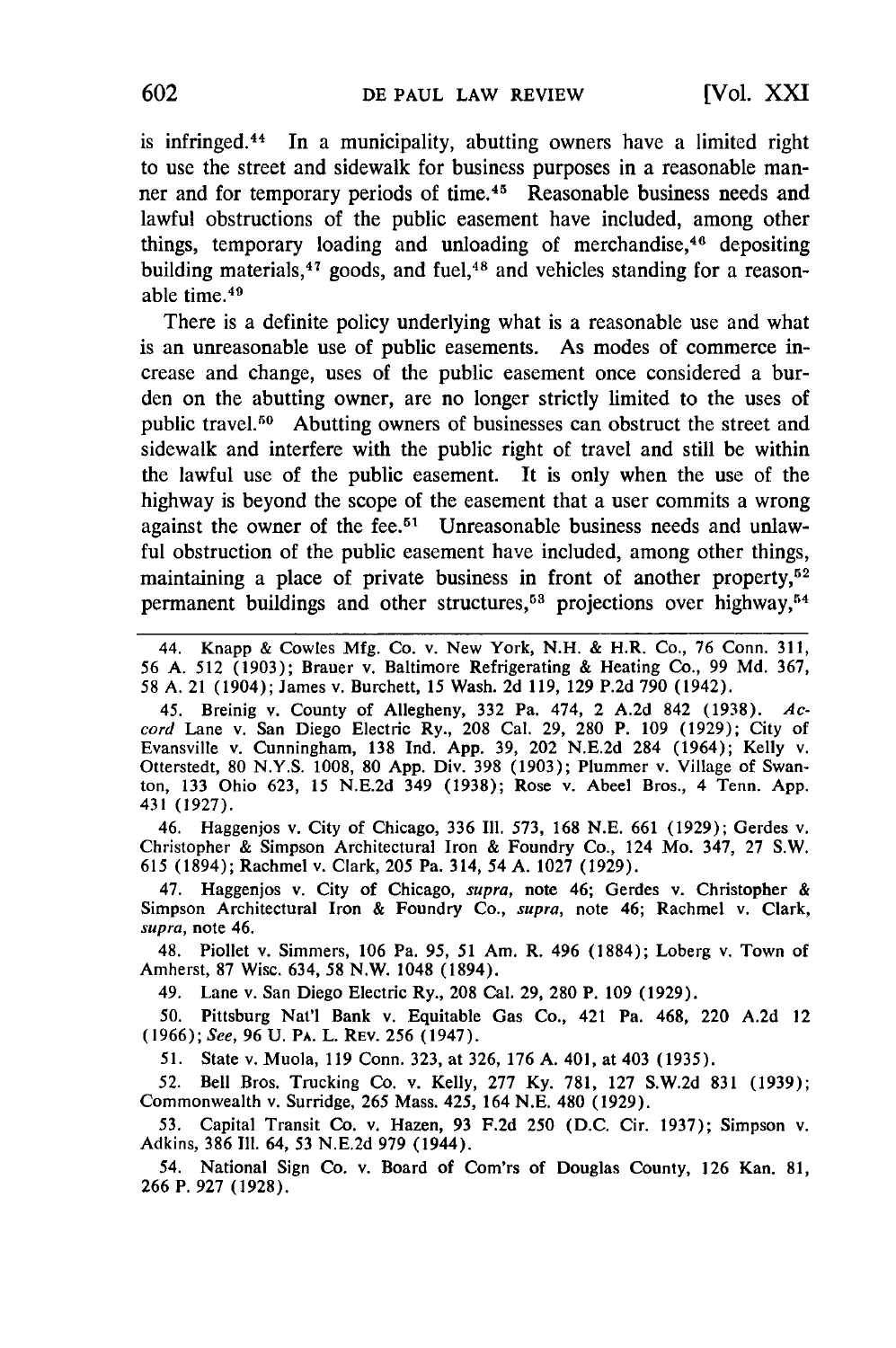ditches and excavations under or across highways, 55 fences, gates, and walks. **<sup>56</sup>**

More specifically, in the case of the public easement in a sidewalk, there is again a primary right in the public for travel.<sup>57</sup> Any obstructions, even temporary or partial, must be in a reasonable manner so as not to interfere with the public rights or safety.58 However, incidental and partial obstructions of necessity are permitted if not prolonged.<sup>59</sup> The placing of a ladder upon the sidewalk by an abutting owner, to enable him to reach a sign on the front of the building, is not an unlawful or unusual use as decided in *Press v. Penny.<sup>60</sup>* In *Press v. Penny*, the defendant was in the dry goods business and was located on a busy public street. The defendant had a muslin advertisement sign stretched on a wooden frame 12 feet long and 5 feet wide tacked above the first story of the building. The defendant had contracted with a paint company to change and remove the signs as business required. To remove the sign, two ladders were used which were rested against the building so that they stood on the sidewalk about 5 feet from the building. During one such removal, one of the men on the ladder pulled too hard on a nail causing him to lose his balance, fall, and injure the plaintiff who was passing by on the sidewalk below. The "method adopted for removing the sign by the use of the ladder resting upon the sidewalk was a usual one." $61$  The issue of this case was whether the use of the sidewalk in such a manner infringed upon the right of the plaintiff as a traveler upon the street. The court recognized two classes of rights being co-existent: that of the traveling public, and that of abutting owners, and each must be exercised with reference to the other. Although the public demands unfettered use for travel, there is "no more useful purpose to

*57.* People v. Amdur, *supra* note 29; Chicago v. Rhine, *supra* note 29.

*58.* Massey v. Worth, **39** Del. 211, **197** A. **673 (1938).** *Accord,* Miller v. Town of Seaford, 22 Del. Ch. *159,* 194 **A. 37** (1937) (obstruction of sidewalk is nuisance).

**59.** Massey v. Worth, *supra* note **58.**

**60.** Press v. Penny, 242 Mo. 98, *145* S.W. 458, Annot., 18 A.L.R. 794 (1912). *Accord,* Brauer v. Baltimore Refrigerating & Heating Co., 99 **Md.** 367, **58 A.** 21 (1904); Smith v. Locke Coal Co., **265** Mass. 524, 164 **N.E. 381,** Annot., 61 A.L.R. 1052 (1929); Flynn v. Taylor, **127** N.Y. 596, 28 N.E. 418 (1891); Piollet v. Simmers, 106 Pa. 95, **51** Am. R. 496 (1884); North Manheim Twp. v. Arnold, **119** Pa. **380, 13** A. 444 (1884).

**61.** Press v. Penny, *supra* note 60, at 102, 145 S.W. at 458, **18** A.L.R. at **795.**

<sup>55.</sup> Town of Albion v. Ryan, 201 App. Div. 717, 194 N.Y.S. 261 (1922).

<sup>56.</sup> Rodgers v. Hess, 325 Ill. 603, 156 NE. 811 (1927); Hansen v. Green, <sup>275</sup> Ill. 221, 113 N.E. 982 (1916); Commonwealth v. Marshall, 137 Pa. 170, 20 A. 580 **(1890).**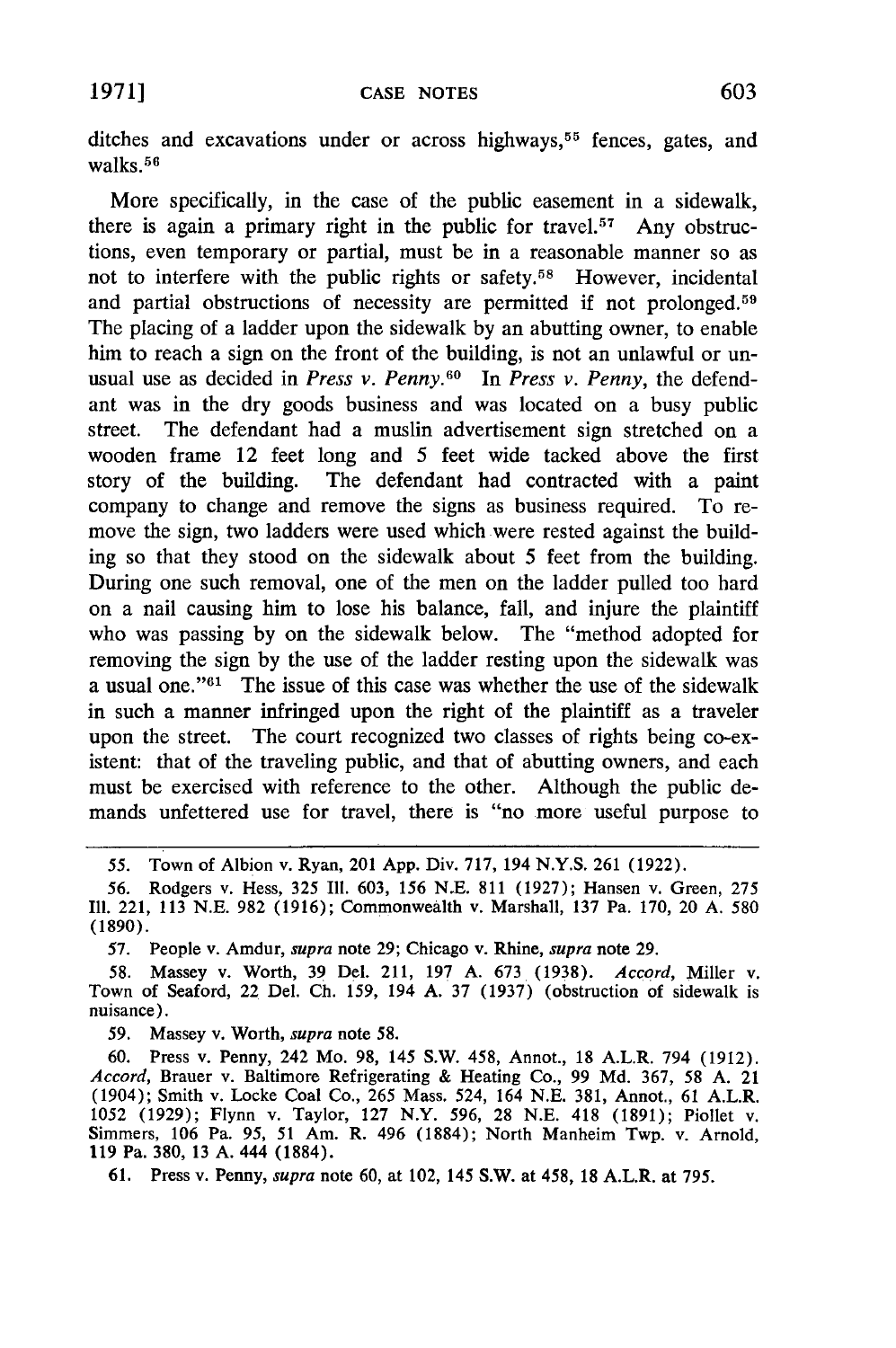which a street may be put in behalf of the abutting proprietor than that which contributes to the growth and material development of the communities which it serves." $62$  For this reason an abutting owner not only has a right to transfer goods to and from the street, but to hold goods on sidewalks for a reasonable time.<sup>63</sup> The court held that there was nothing in the character of the work, if properly performed, or the character of the place in which it was being done that fixed liability on the defendant. The court said:

We have seen that in the contracting to have this work done, the Defendants were clearly within their rights, because the use to which the street would be put in the proper performance of the contract was one to which it was lawfully subject, and was not particularly dangerous in its character **....** 64

Holding, then, as we do, that the use to which the street was being put in removing the sign in question was a lawful one, founded upon the easement of access incident to the abutting property, it necessary (sic) follows that such use and the general use of the public are mutual and interdependent.65

Reasonable commercial needs requiring temporary obstructions would thus include the use of a ladder to change signs in front of a business. This use would be well within the scope of the public easement. In the instant case, *RKO v. Mellon,* the use of a ladder to maintain and change lettering on the marquee **by** RKO was held to be outside the scope of the public easement and thus an appropriation of Mellon Bank's property for business purposes due to the adverse nature of the use. Once the adverse use was determined, the next logical step was a prescriptive easement in favor of RKO-Theatre. This reasoning goes against years of precedent in deciding what is or is not a reasonable use. RKO-Theatre's use should not have been outside the scope of the public easement nor, as a consequence, an adverse use against Mellon Bank.

A public easement in a sidewalk or street will permit a wide range of uses, but these uses must be such as to fall within the general category of a public use. Ordinarily, a use in common with the public will negate a presumption in favor of a private use,<sup>66</sup> and private prescription is not possible if the same right is exercised **by** the public. 67 When a use is

**67.** Pirman v. Confer, **273** N.Y. 357, **7** N.E.2d **262** (1937). *See* 2 A.L.R. 1368 (1919); 111 A.L.R. 221 (1937).

**<sup>62.</sup>** Press v. Penny, *supra* **note 60, at** 104, **145 S.W. at** 459, **18 A.L.R. at 797.**

**<sup>63.</sup>** Tolman & Co. v. City of Chicago, *supra* note 41.

<sup>64.</sup> Press v. Penny, *supra* note 60, at 105-06, 145 S.W. at 460, **18** A.L.R. at **798.**

*<sup>65.</sup>* Press v. Penny, *supra* note 60, at 106, 145 S.W. at 461, **18** A.L.R. at **800.**

**<sup>66.</sup>** Reid v. Garnett, **101** Va. 47, 43 S.E. **182** (1903). *See* McKenzie v. Elliott, 134 **Ill.** 156, 24 N.E. **965 (1890).**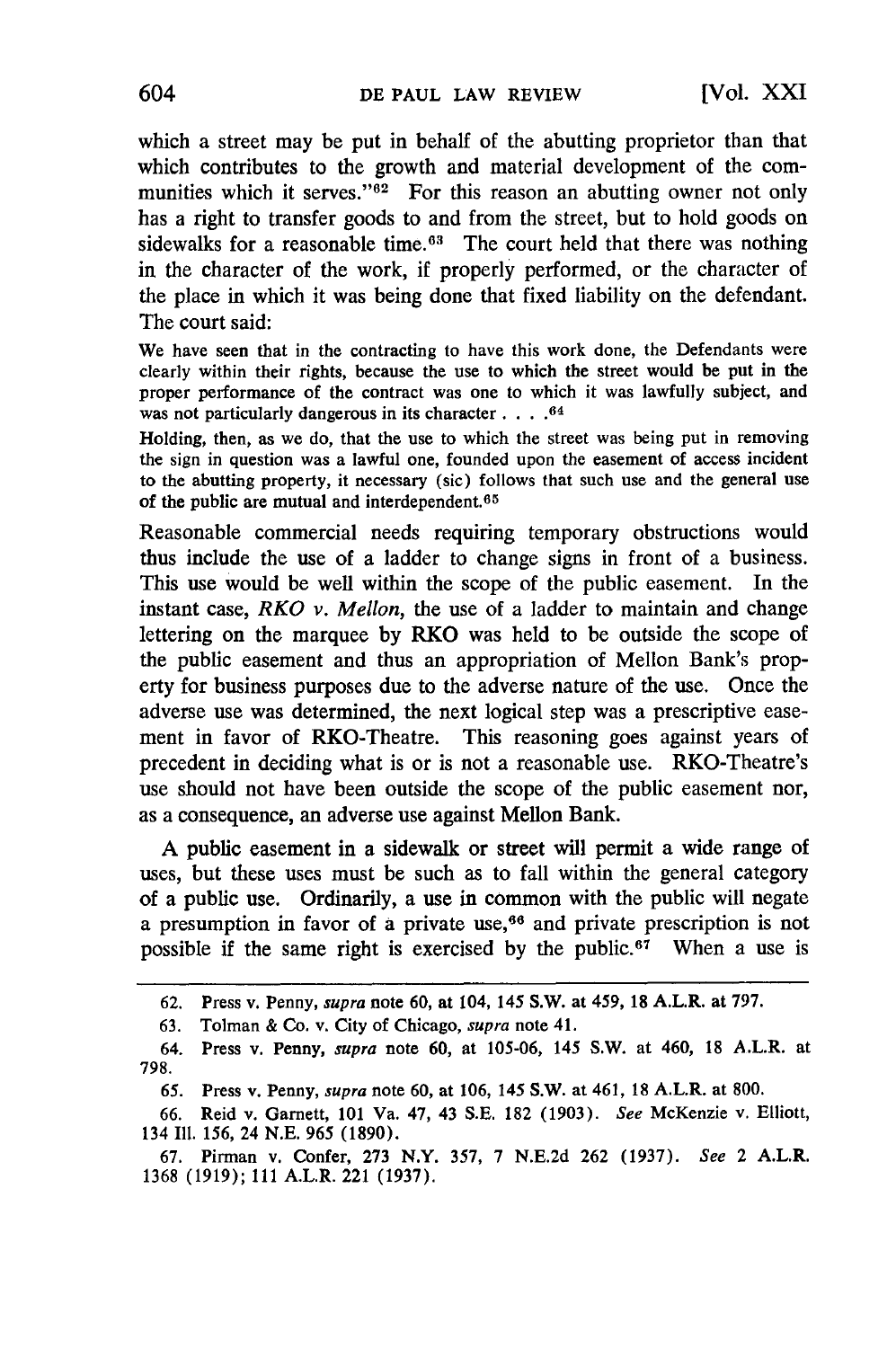outside the scope of the public easement, it is then not common with the public and is exclusive. $68$  If a common use does exist, the individual must clearly indicate his personal claim in order to establish a prescriptive right. $69$  Some decisive act must convey a claim of right against the owner of the land.70 The characteristics of the use determine whether an easement has been created. Mere use is not enough,<sup>71</sup> especially where it is connected with a public easement.<sup>72</sup> Any adverse use should be objected to by the owner and prevented. However, the public easement may set up a type of camouflage concealing the adversity of the use.

There are two problems involved in RKO-Theatre's use of Mellon Bank's sidewalk to maintain and change its sign when this was done in common with the many uses available to the public. First, there is the question of notice. Was this use decisive enough (notorious?) so as to put Mellon Bank on notice of a claim against it? Second, assuming Mellon Bank was cognizant of the use, was their inaction acquiescence to RKO-Theatre's claim, in which prescriptive easements will lie,78 or was their inaction a neighborly indulgence toward RKO-Theatre?

First, as to the question of notice, an adverse use must convey some notice to the owner. In *Gibbs v. Sweet*,<sup>74</sup> a fisherman used a lake to fish for a period in excess of thirty years. There was no testimony respecting any actual notice to the owner of the lake that the use was under a claim of right. The fact that the owner was aware of the man fishing on his lake did not mean that he was bound to assume that the use was under a claim of right. The court said:

When the evidence which the claimant produces in support of his alleged right to an easement fully explains the manner in which the enjoyment began and is not sufficient to warrant a finding that the owner knew or ought to have known that the use was under a claim of right, the presumption of a grant does not arise.<sup>75</sup>

The use must be such that the owner is aware of the user's intention

75. *Id.* at 285.

**<sup>68.</sup>** Reid v. Garnett, *supra* note 66.

<sup>69.</sup> Pirman v. Confer, *supra* note 67. *Accord,* Gion v. City of Santa Cruz, 2 Cal.3d 29, 465 P.2d 50, 84 Cal. Rptr. 162 (1970).

**<sup>70.</sup>** Reid v. Garnett, *supra* note 66. *See* Board **of** Education v. Nichol, 70 Ohio App. 467, 46 N.E.2d 872 (1942); KRATOVIL, REAL ESTATE **LAW** (4th ed. 1964).

<sup>71.</sup> Shaffer v. Baylor's Lake Ass'n, 392 Pa. 493, 141 A.2d 583 (1958); Shinn v. Rosenberger, 347 Pa. 504, 32 A.2d 747 (1943); Savage v. Nielsen, 114 Utah 22, 197 P.2d 117 (1948).

<sup>72.</sup> Pirman v. Confer, *supra* note 67.

<sup>73.</sup> Dartnell v. Bidwell, 115 Me. 227, 98 A. 743, Annot., 5 A.L.R. 1320 (1916).

<sup>74. 20</sup> Pa. Super. Ct. 275 (1902).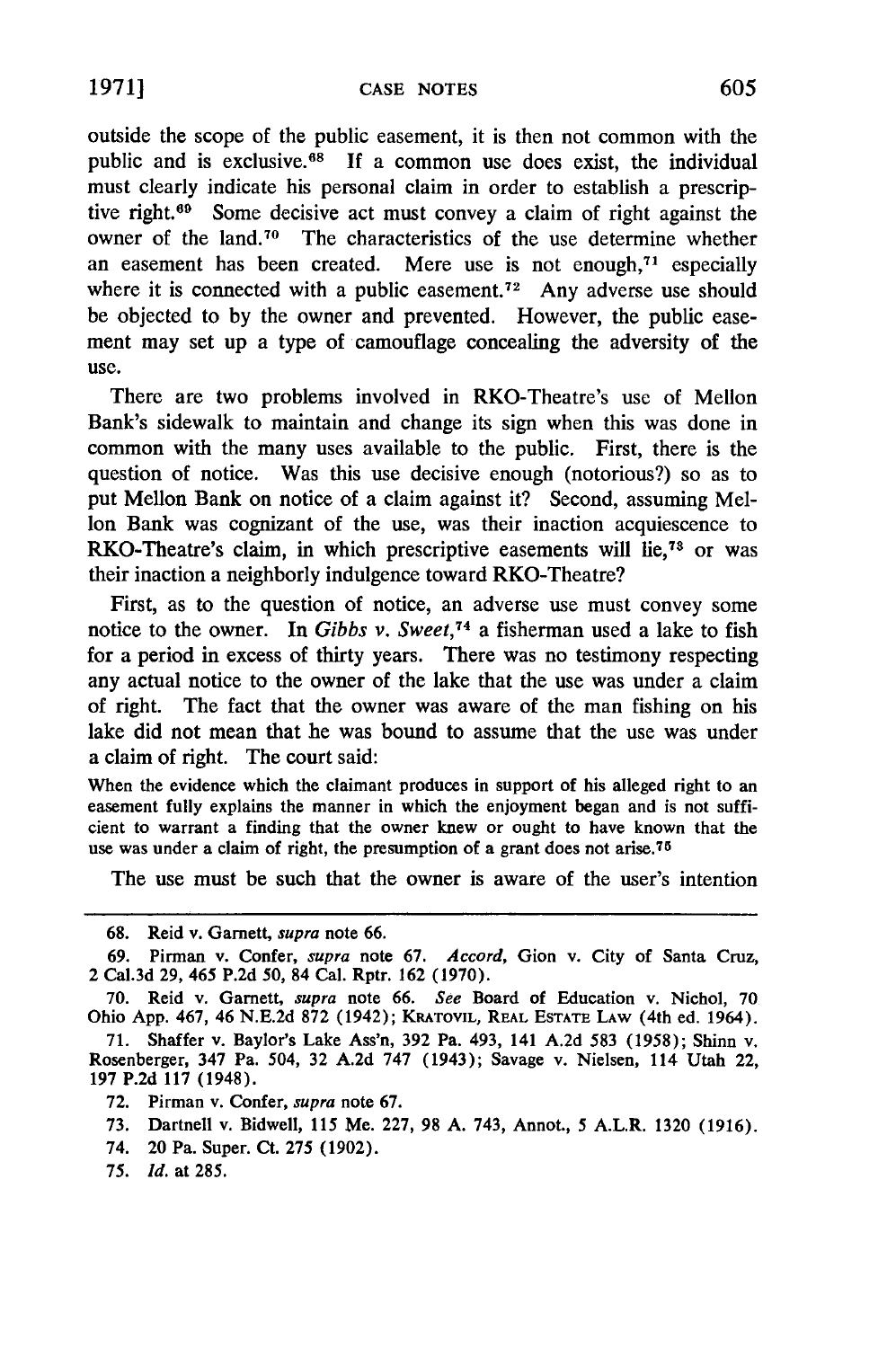so as to protect his property rights. The prescriptive period begins when a cause of action accrues to the owner. 76 Mellon Bank had failed to exercise its property rights. They supposedly knew, or ought to have known, of the use by RKO-Theatre, and that use was outside the scope of the public easement, and that the use was adverse to them. The court, in *RKO v. Mellon,* did not go into any discussion of this assumed knowledge. The court determined that the use by RKO-Theatre was outside the scope of the easement, and thus adverse to Mellon Bank. The only rationale for this was that "[T]he abutting fee owner retains certain primary rights in the sidewalk, and those rights can be lost by prescription."<sup>77</sup> Mellon Bank was required to know not only if the use was adverse, but if it was outside the scope of the public easement.

A use generally will not be adverse unless it can reasonably be interpreted as adverse.<sup>78</sup> The use of the sidewalk by RKO-Theatre might raise a presumption of adversity. This presumption is rebuttable where the walk has been used openly, continuously, and exclusively for 20 years; but the origin of such way is not shown.<sup>79</sup> The presumption can therefore be defeated where the circumstances surrounding the use afford an explanation that will defeat the presumption.<sup>80</sup> In *Umhau v. Buz*zuro,<sup>81</sup> there was an isolated alley in a residential block. The alley had no outlets or means of egress from either end of the block. The alley had been dedicated as such but never used due to buildings at both ends. Buzzuro owned the lot that blocked one end of the alley. Many residents, including Umhau, walked over Buzzuro's lot to get to the adjacent street from the alley. When Buzzuro graded his lot to construct and run a business, the neighbors would not only walk across, but would drive vehicles to and from the alley over Buzzuro's lot. No permission was ever asked and none ever expressly granted. The court found that this use was not

<sup>76.</sup> Cook, supra note 14.

<sup>77.</sup> RKO-Stanley Warner Theatres, Inc. v. Mellon National Bank and Trust *Co.,* supra note 1.

<sup>78.</sup> Bowles v. Chapman, 180 Tenn. 321, 175 S.W.2d 313 (1943). See Reid v. Garnett, *supra* note 66, at 49-50, 43 S.E. at 183, where the court said, "Where a landowner keeps open and uses a way, its enjoyment and use by anot indicating a separate and exclusive use under the claim of right." *See generally* Thomas v. Ford, 63 Md. 346, 52 Am. R. 513 (1884); Polston v. S.S. Kresge Co., 324 Mich. 575, 37 N.W.2d 638 (1949); 2 **AMERICAN LAW** OF PROPERTY **§ 8.56 (CASNER** ed. 1952).

<sup>79.</sup> Petersen v. Corrubia, 21 **111.** 2d 525, 173 N.E.2d 499 (1961).

<sup>80.</sup> Moore v. Day, 199 App. Div. 76, 191 N.Y.S. 731 (1921).

<sup>81.</sup> Umhau v. Bazzuro, 133 F.2d 356 (D.C. Cir. 1942).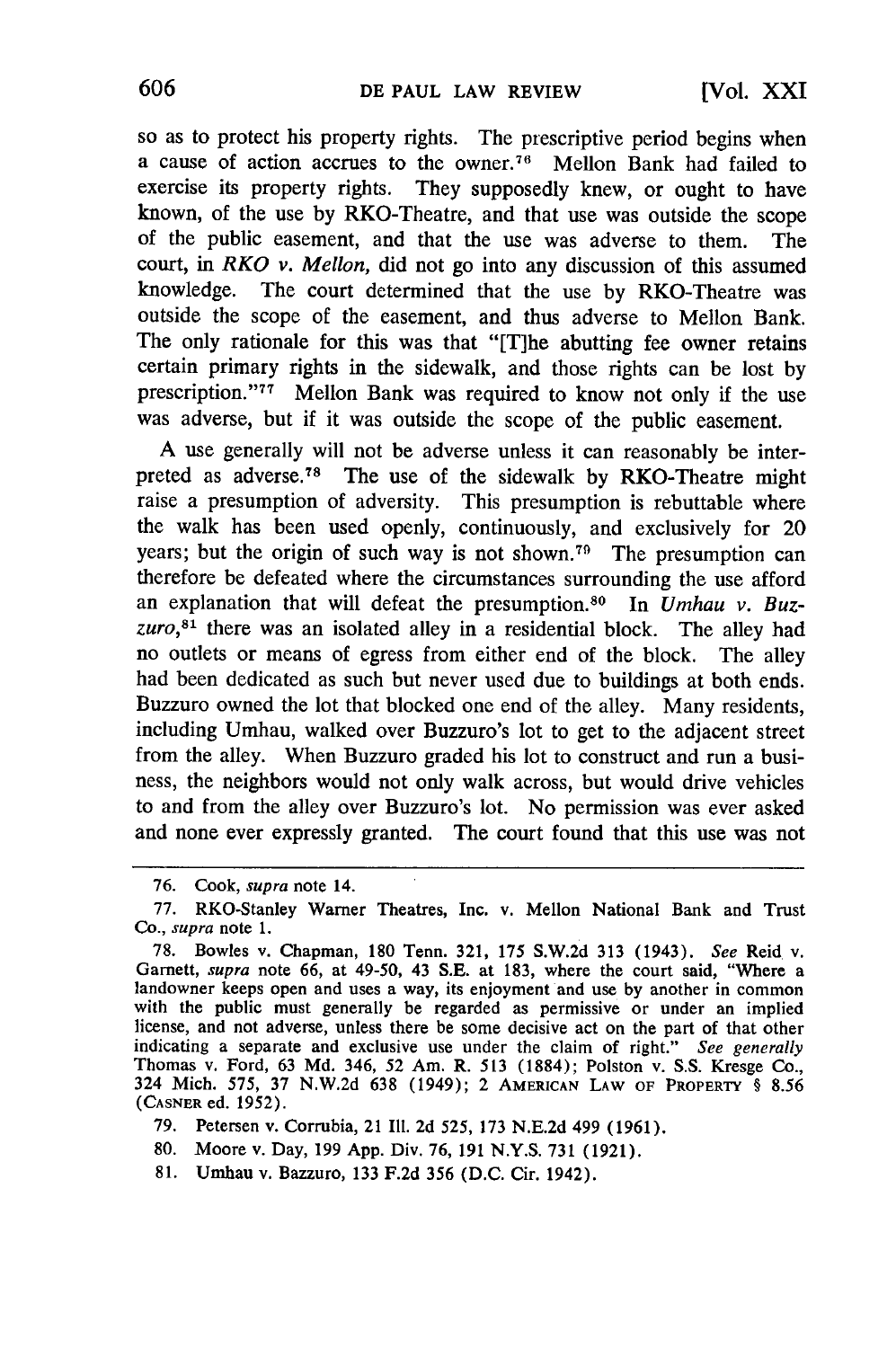of sufficient character to establish a prescriptive easement as such a use must be accompanied by an assertion of rights adverse to the interests of the owner and indicate a claim of right. This particular use appeared to be more of a friendly accommodation, a mere privilege or license. Relying on other cases, the court felt that this use, being a mere neighborly act, with no intent on the part of the residents to claim adversity, and no intent on the part of the owner to surrender any rights, could not ripen into an easement even though no permission had ever been asked.<sup>82</sup>

RKO-Theatre and Mellon Bank had buildings existing on a common boundary line. They both operated businesses there. The RKO-Theatre needed the sidewalk in front of the Mellon Bank to maintain and change its marquee signs. Mellon Bank could have prevented this use. From a business policy standpoint, to prohibit the use would have been poor business relations. Viewed from a public acceptance standpoint, a prohibition would not have been very neighborly. Mellon Bank was in a precarious position from the start. First, to prohibit RKO-Theatre from using the sidewalk might mean a strained relationship with its neighbors. To allow the use of the sidewalk might result in the loss of property rights. The situation in this case might have begun and continued as a friendly, implicit understanding between neighbors. The ruling in this case has resulted in a prescriptive easement being placed on the land. The facts in the case do not allude to any tacit agreement, nor do they negate the possibility of one. The circumstances, however, certainly point to the possibility that the use was mutually advantageous, and if so, it would have been in the interest of neither party to terminate or restrict the use of the sidewalk. <sup>83</sup>

Secondly, Mellon Bank's inaction to RKO's use could cause one of two results. One would be acquiescence or submission that would give rise to a prescriptive easement, all other elements being present. The second result would be implied permission or license derived from a friendly accommodation. The issue is whether or not a simple awareness of a use coupled with inaction is tantamount to a failure to assert rights against an invasion by an adverse claimant. The origin of the use, the relationship of the parties, and the circumstances generally will control. Acquiescence by the owner which is necessary to the acquisition of a prescriptive easement is defined in *Hopkins v. Hill*<sup>84</sup> to mean "passive assent or submis-

<sup>82.</sup> *See* Stewart v. Andrews, 239 Il1. 186, 87 N.E. 864 (1909); Rose v. City of Farmington, 196 Il1. 226, 63 N.E. 631 (1902).

<sup>83.</sup> Shinn v. Rosenberger, 347 Pa. 504, 32 A.2d 747 (1943); Bennett v. Biddle, 140 Pa. 396, 21 A. 363 (1891).

<sup>84. 160</sup> Neb. 29, 68 N.W.2d 678 **(1955).**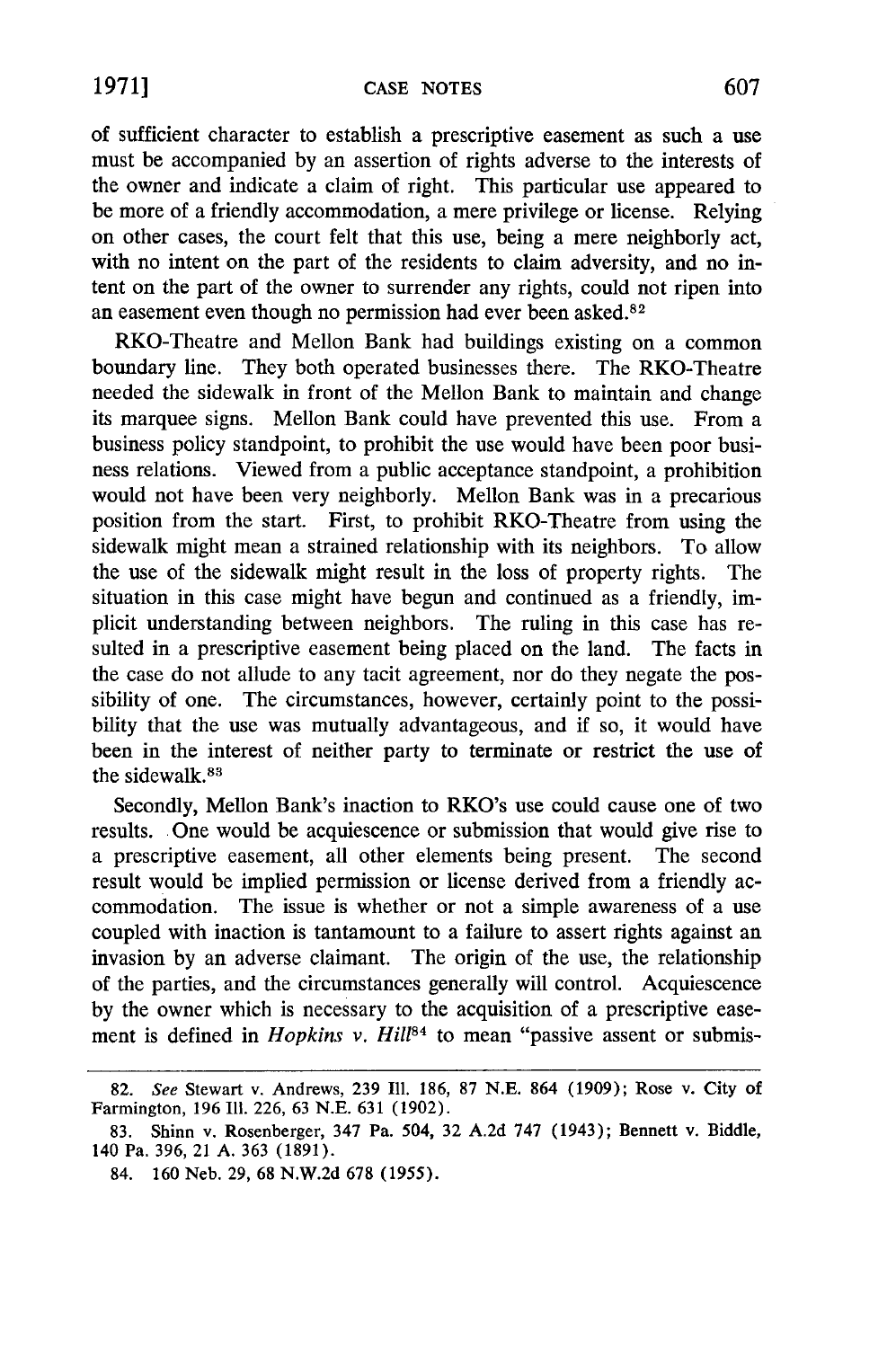sion, quiescence, consent by silence."<sup>85</sup> In *Hopkins*, the plaintiff owned land over which a road crossed that connected one part of the adjoining tenant's land to another part. The road was 15 feet wide and the defendant used a distance of 600 feet to move farm equipment and crops between his two parcels of land. There was no other convenient route between the two parcels. The owner knew of the defendant's use and defendant had never asked for permission. The court decided that a prescriptive easement arises when the use is "adverse, under a claim of right, continuous and uninterrupted, open and notorious, exclusive, and with the knowledge and acquiescence of the owner of the servient tenement, and must continue for the full prescriptive period."<sup>84</sup> An owner, to avoid a prescriptive easement, must show the use was by permission when the use is shown to be open, continuous, visible, and unmolested since such use will be presumed to be under a claim of right. The owner was charged with the knowledge of the use and his acquiescence was implied from the facts of the case. Inaction in *Hopkins* had resulted in acquiescence leading to a prescriptive easement.<sup>87</sup> There is, however, another interpretation for inaction. Where a use begins as a permissive use, it cannot ripen into an adverse use.<sup>88</sup> Mere neighborly accommodation is not a basis for any subsequent claim of an adverse use<sup>89</sup> until a positive notice of adverse or hostile claim is conveyed to the owner, and the holding continues thereafter for the statutory period.90 A use which does not show a clear claim of right that is adverse to the owner is at most a permissive use or a license.<sup>91</sup> In neither neighborly accommodation nor unclear claim of right will the doctrine of prescription apply. 92 The owner of land should be allowed to extend to his neighbor friendly access to his land. The owner should not have to fear an eventual lawsuit for a prescriptive right. Otherwise, "an act of neighborly kindness may lead to the acquisition of an enforceable legal right to the detriment of the kindly land-

88. Williams v. Fears, 248 Ark. 486, 452 **S.W.2d** 642 **(1970); Rita** Sales **Corp.** v. Bartlett, 129 **I11.** App. **2d** 45, 263 N.E.2d *356* (1970).

**89.** Savage v. Nielsen, 114 Utah 22, 197 **P.2d 117** (1948). *See also* Johnson v. Whelan, 171 Okla. 243, 42 P.2d 882, Annot., 98 A.L.R. **1096** (1935).

**90.** Williams v. Fears, *supra* note 88.

91. Cincinnati N.O. & T. Ry. v. Sharp, 141 Tenn. 146, **207** S.W. 728 (1918).

92. Condry v. Laurie, 184 **Md.** 317, 41 A.2d 66 (1945). *See* Joseph v. Evans, <sup>338</sup>**III. 11, 170** N.E. **10 (1929);** Sgarlot v. Diggory, 68 Pa. Super. Ct. 53 (1917).

<sup>85.</sup> **Id.** at 41, 68 N.W.2d at 685.

<sup>86.</sup> *Id.* at 40, **68 N.W.2d** at 684.

<sup>87.</sup> *Contra,* Hester v. Sawyers, 41 N.M. 497, 71 **P.2d** 646, Annot., 112 A.L.R. 536 (1937) (permissive use presumed in unenclosed land). *See* THOMPSON, REAL **PROPERTY §** 512, at 621 (Prem. ed. 1924).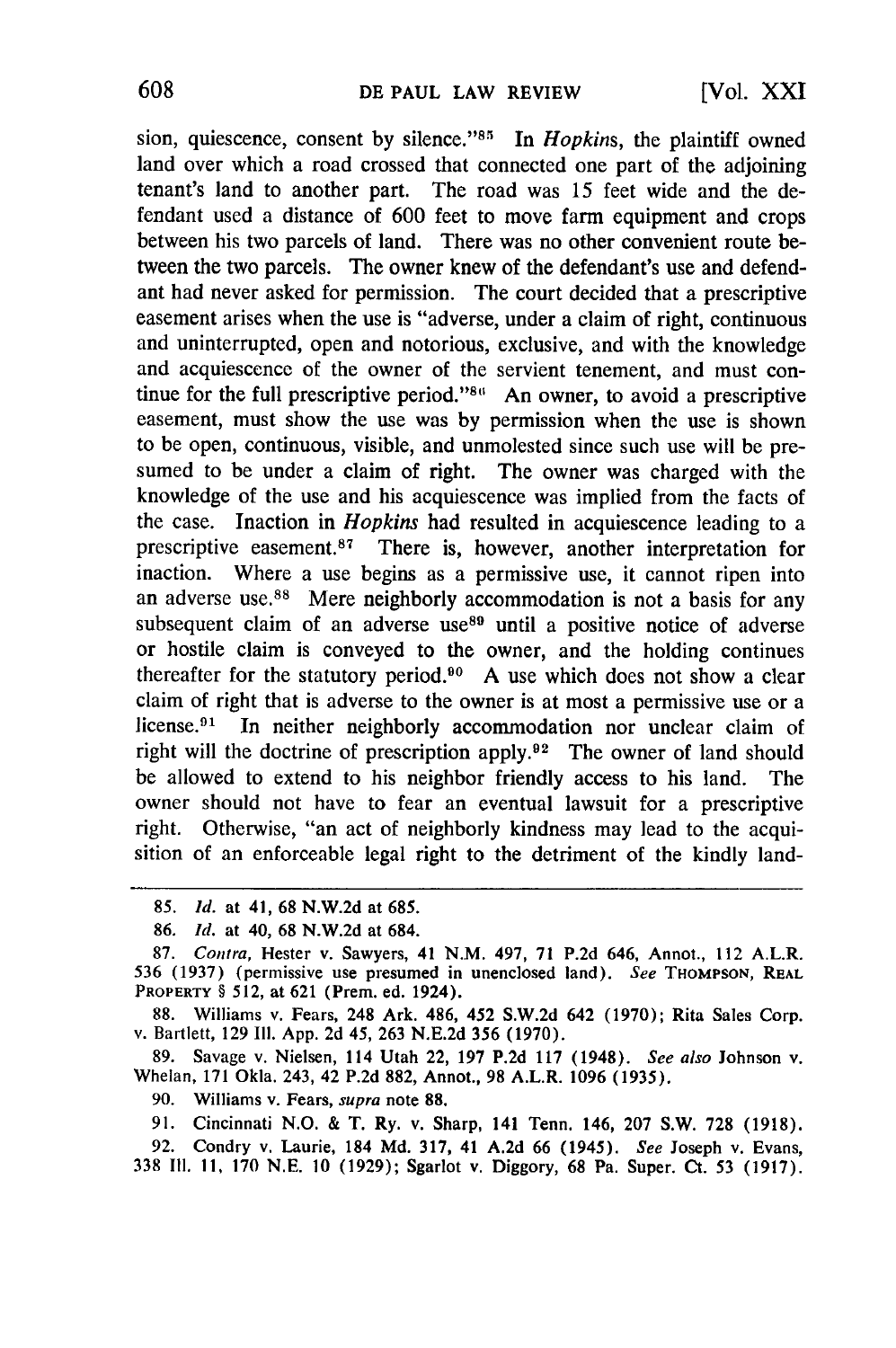owner's financial interest."<sup>93</sup> Mellon Bank's inaction could easily be attributed to courtesy or neighborly accommodation. To hold otherwise puts landowners in a very tenuous position. The mere erection of a ladder to change a sign on a marquee may be analogous to the erection of a ladder to change storm windows. The use of a neighbor's yard to put up storm windows or clean them periodically should not amount to the acquisition of a prescriptive easement. The decision in the instant case is support for the proposition that it should.

In *Stevenson v. Williams*,<sup>94</sup> the owner of a driveway let his neighbor use it to get into his backyard. The testimony showed that they were good friends, but there was no evidence of permission. The court was hesitant to encumber the land with an easement without a clear showing of adversity and hostility on the part of the user. Prescriptive rights could not be established through indulgence, permission, or mutual accommodation. As the use of the driveway began and continued as a result of friendly and accommodating permission, the claim for a prescriptive right was rejected.95 In a case with similar facts, *Bazell v. Cain,96* the driveway, after years of mutual use, was fenced down the middle by the owner of one side. The court, when faced with the circumstances of neighbors, mutual use, no permission, and inaction came to a conclusion different than that in *Hopkins.* The court explained:

An acquiescence for long term of years of a way that may be partly on one side of a boundary line and partly on the other side, and used mutually **by** both lot owners, does not create a title in and to the land of another for the reason that such use is not hostile or adverse. No easement can be acquired when a use is by express or implied permission.<sup>97</sup>

In both the *Stevenson* and the *Bazell* cases, the use was for the mutual accommodation of the adjoining property owners and no prescriptive easements were acquired.

An easement by prescription will only be acquired if there is clear and positive proof of its existence.<sup>98</sup> In *Clarke v. Clarke*,<sup>99</sup> the plaintiff

94. Stevenson v. Williams, **188** Pa. Super. 49, 145 A.2d 734 **(1958).**

*95. Id.*

**96.** 285 Ala. 661, 235 So. 2d **805** (1970). *See also* Kirkland v. Kirkland, 281 Ala. 42, 198 So. 2d 771 (1967).

97. Bazzell v. Cain, *supra* note 96, at 665, 235 So. 2d at 808.

98. Pittsburgh & Lake Erie R.R. v. Township of Stowe, 374 Pa. *54,* 96 A.2d 892

<sup>93.</sup> Cretney, *Wider Still and Wider,* 119 NEw L.J. 192 (1969). In Boyden v. Achenbach, 86 N.C. 383 (1882) the court said, "It would be unreasonable to deduce from the owner's quiet acquiescence, a simple act of neighborhood courtesy • **. .** consequences so seriously detracting from the value of the land . **. .** and compel him needlessly to interpose and prevent the enjoyment of the privilege. . . ." *Id.* at 398-99.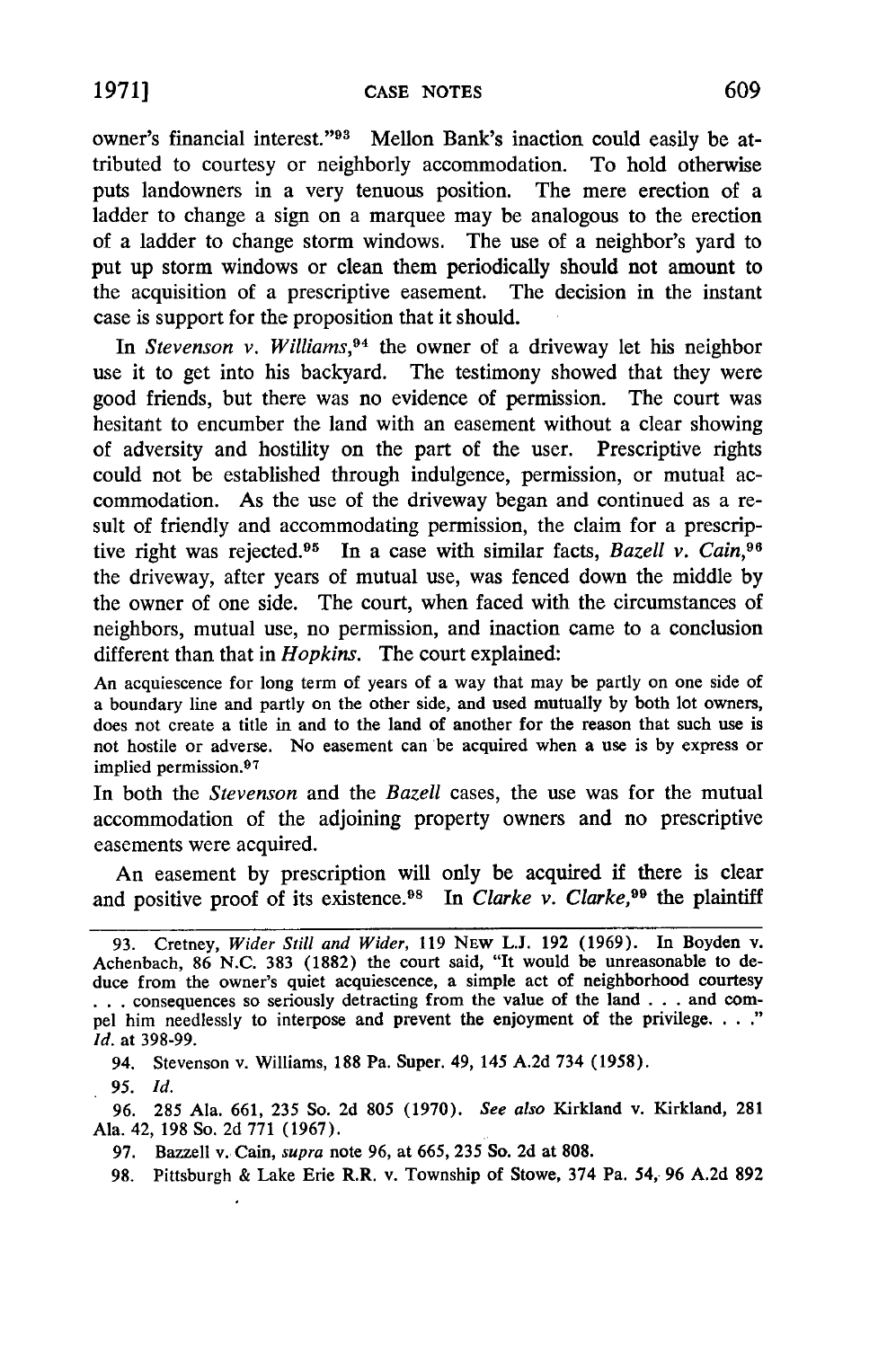owned a vacant lot on Railroad Street with a forty foot frontage. The defendant walked and drove vehicles across the lot to and from his business. The plaintiff at no time gave the defendant permission to use the lot, but he had full knowledge of the use. The issue before the court was whether or not the use was under a claim of right, or a mere matter of neighborly accommodation, and the court held that a claim of right that exists only in the mind of the claimant is not sufficient; it must be communicated or conveyed to the owner. The owner's knowledge of the use does not raise a presumption of hostility or that the use was under a claim of right. The defendant was not allowed to gain title by prescription when allowed to pass over the land by "silent permission"'100 because to hold a prescriptive easement in this case "would be a blot upon the law."<sup>101</sup> The court agreed with the argument that when an owner negligently fails to assert his rights when his property is subjected to a hostile or adverse claim, he then loses. The court goes on to say:

But it by no means follows that the owner is negligent because he does acts of kind ness. Because he allows others to use and to travel over a vacant lot without objection, the law does not presume that he intended to give it to them. <sup>102</sup>

The relationship between Mellon Bank and RKO-Theatre is most indicative of an attitude of courtesy by the former and acceptance by the latter. This relation would seem to be the most reasonable inference drawn from the circumstances of the parties. To infer anything besides neighborly accommodation would be to impute adversity and hostility into a relationship that had none. Imposing the doctrine of an easement by prescription on the set of facts in *RKO-Theatre v. Mellon Bank* might eliminate a good deal of mutual kindness between neighbors.

[F]or if it were once understood that a land-owner, by allowing his neighbors or the public to pass through his lands without objection over a passway which he himself used, would thereby, after the lapse of twenty years, confer on such neighbors, or any of them, the right to compel the way to be kept open for his or their

- **100.** *Id.* at 670, 66 P. at 11. *See* Hopkins v. Hill, supra note **85.**
- 101. Clarke v. Clarke, *supra* note **99,** at 670, 66 P. at 11.

102. Clarke v. Clarke, *supra* note 99, at 671, 66 P. at 12. Accord, England v. Ally Ong Hing, 105 Ariz. 65, 459 P.2d 498 (1969) (mere use is insufficient notice); Eddy v. Demichelis, 100 Cal. App. 517, 280 P. 389 (1929) easement if license or neighborly accommodation); Grimmesey v. Kirtlan, **93** Cal. **App.** 658, **270** P. 243 **(1928).**

<sup>(1953);</sup> Bennett v. Biddle, 140 Pa. 396, 21 A. 363 (1891) where the court said the jury must determine "whether this user has been a friendly exchange of advantages, or whether each has entered and exercised a right of passage adversely to the other. In the latter case only would the lapse of time give title." *Id.* at 404, 21 A. at 364.

**<sup>99.</sup>** 133 Cal. 667, 66 P. **10 (1901).**